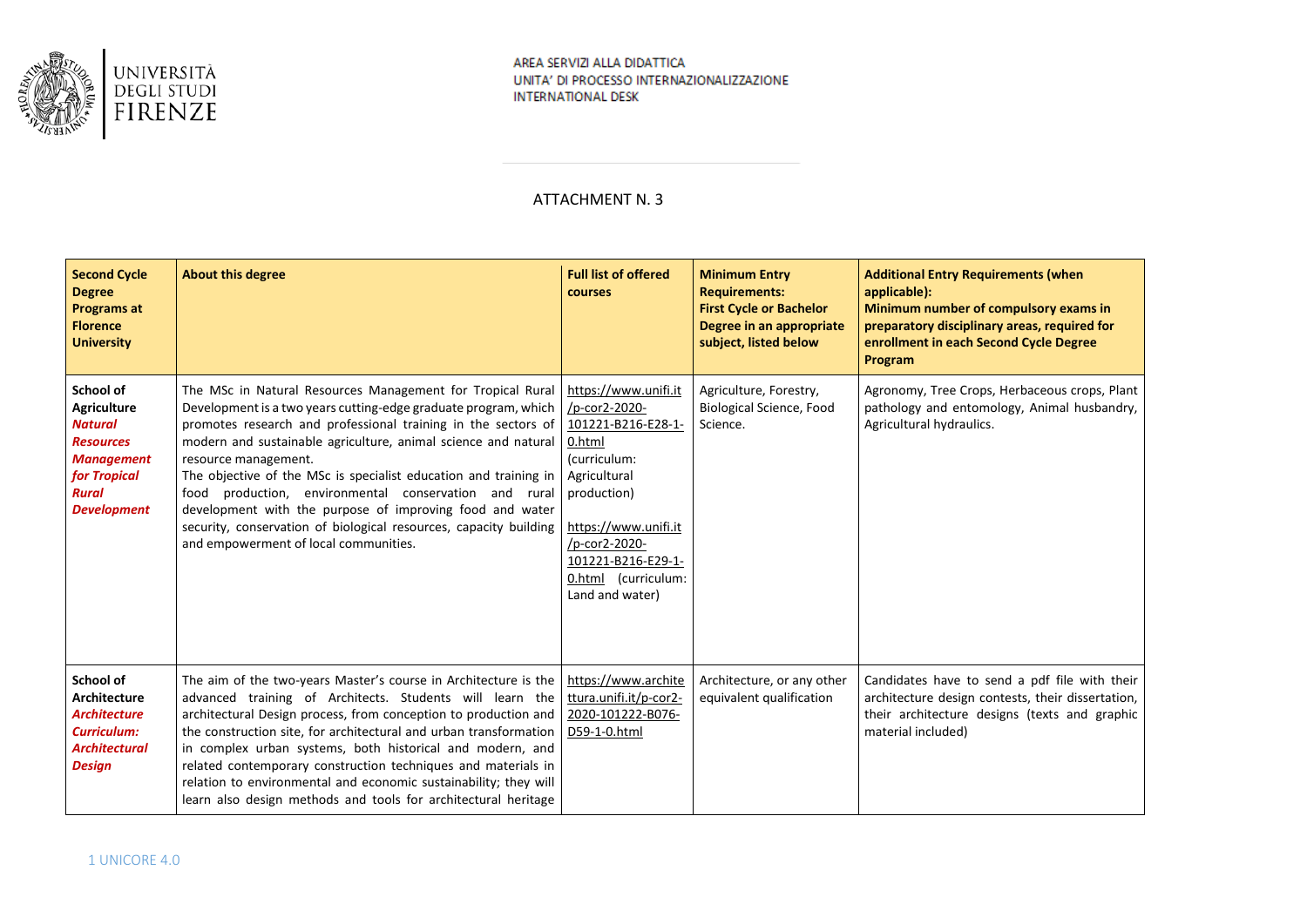

|                                                                                                                     | conservation and for traditional construction techniques and<br>materials, associated with their contexts.                                                                                                                                                                                                                                                                                                                                                                                                                                                                                                                                                                                                                                                                                                                                                                                                                                                                                                                         |                                                                                                                                                          |                                                                                                                                                                                                                                                                                       |                                                                                                                                                                                                                                   |
|---------------------------------------------------------------------------------------------------------------------|------------------------------------------------------------------------------------------------------------------------------------------------------------------------------------------------------------------------------------------------------------------------------------------------------------------------------------------------------------------------------------------------------------------------------------------------------------------------------------------------------------------------------------------------------------------------------------------------------------------------------------------------------------------------------------------------------------------------------------------------------------------------------------------------------------------------------------------------------------------------------------------------------------------------------------------------------------------------------------------------------------------------------------|----------------------------------------------------------------------------------------------------------------------------------------------------------|---------------------------------------------------------------------------------------------------------------------------------------------------------------------------------------------------------------------------------------------------------------------------------------|-----------------------------------------------------------------------------------------------------------------------------------------------------------------------------------------------------------------------------------|
| School of<br><b>Economics and</b><br>Management<br><b>Design of</b><br><b>Sustainable</b><br><b>Tourism Systems</b> | The Master Program aims to provide a thorough understanding, at<br>the university master level, of the contemporary techniques of<br>organization and management of tourism activities.<br>The DSTS program deals with the sustainable management of<br>natural, cultural and historical resources. The remarkable growth<br>of tourism requires considerable planning activities by both the<br>public and private sectors in order to maximise economic returns<br>while acing the potential negative impacts on the environment.<br>The graduates will acquire basic competence in the fields of<br>human and social sciences, and a good command of information<br>technology and of statistical techniques. These skills are<br>indispensable for a real-world interpretation of tourism trends and<br>of taste changes of the tourist population. The Master Program<br>also provides legislative, historical and geographical knowledge<br>useful for valorizing the resources and the cultural heritage of a<br>territory. | https://www.dsts.un<br>ifi.it/vp-131-study-<br>plan.html<br>https://www.dsts.un<br>ifi.it/upload/sub/2-<br>course-<br>offering/piano studi<br>o 2020.pdf | Management and<br>Economics; Modern<br>languages and cultures;<br>Statistics and<br>Demography; Geography<br>and environmental<br>sciences; Sciences and<br>technologies for the<br>environment and nature;<br>Political sciences and<br>Sociology; History and<br>cultural heritage. | At least one exam in the fields of economics:<br>management; or demography and statistics;<br>Basic knowledge of data processing.                                                                                                 |
| School of<br><b>Economics and</b><br>Management<br><b>Economics and</b><br><b>Development</b>                       | The two-year MSc in Economics and Development offers two<br>curricula which prepare students for different careers.<br>The curriculum in <b>Development Economics</b> " can be tailored to a<br>quantitative analysis for developing economies, which equips<br>students with advanced quantitative methods and skills for<br>studying economic development phenomena or it can be<br>oriented towards Development Studies, with a less technical and<br>more interdisciplinary approach.<br>The curriculum in <b>Economics</b> equips students with the advanced<br>quantitative methods and skills necessary to conduct both<br>theoretical and applied research in economics and to evaluate<br>and formulate policies.                                                                                                                                                                                                                                                                                                         | https://www.develo<br>pment-<br>lm.unifi.it/vp-410-<br>curriculum-in-<br>development-<br>economics-2020-<br>2021.html                                    | Economics, Business<br>Economics, Statistics,<br>Mathematics, Political<br>Science and International<br>Relations                                                                                                                                                                     | Applicants must prove a solid background in<br>Economics, Mathematics and Statistics.<br>Applicants should have achieved at least a High<br>Second Class degree or an equivalent<br>international qualification in their country. |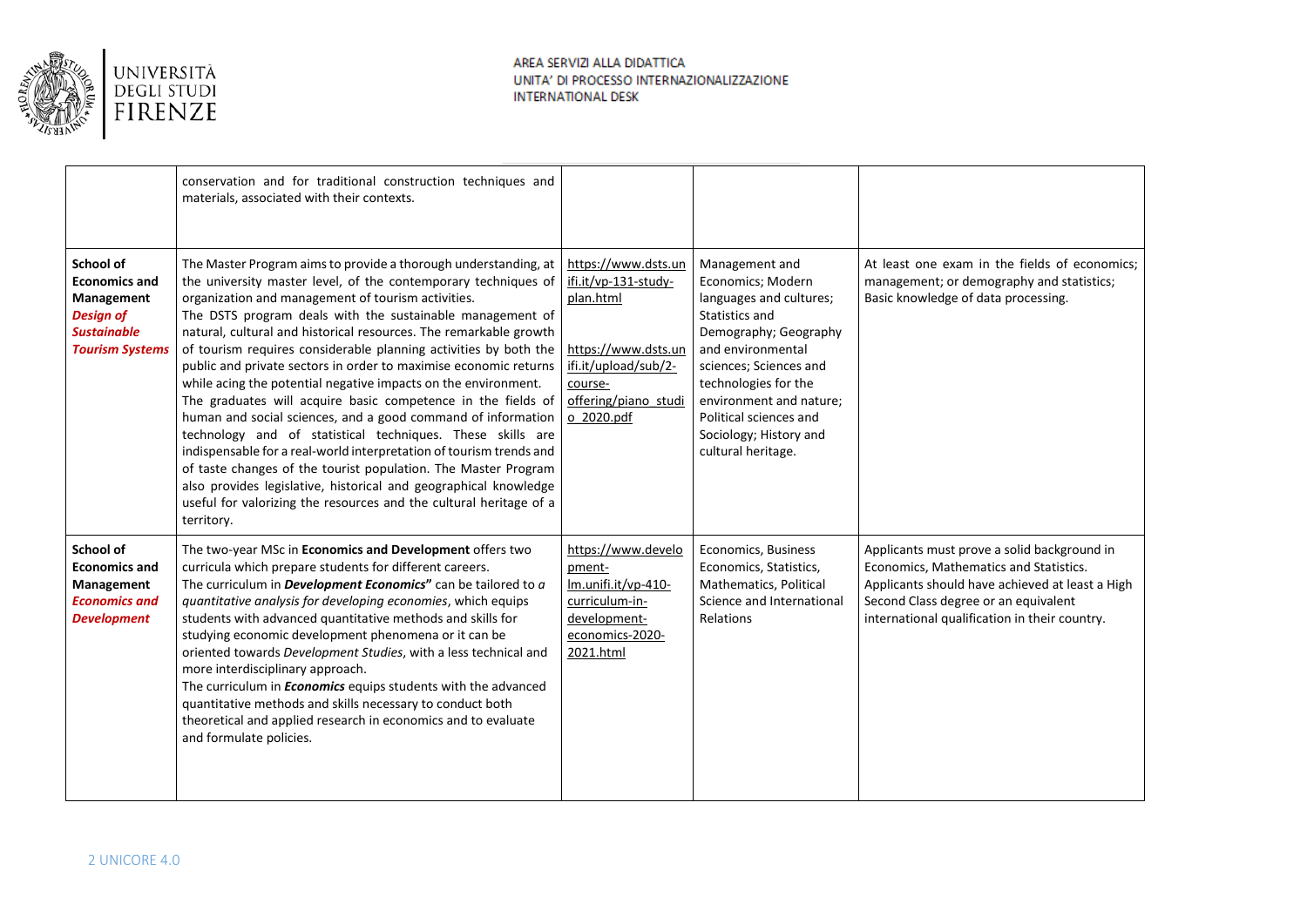

| School of<br><b>Economics and</b><br>Management<br><b>Finance and Risk</b><br><b>Management</b> | The two-year MSc in Finance and Risk Management offers<br>its prospective students an advanced education in finance,<br>quantitative risk management and insurance, banking and<br>financial accounting.<br>The course is a combination of economic theory for finance with<br>quantitative methods (probability theory, statistics,<br>numerical analysis and computational methods) to quantify and<br>manage risk arising from financial, economic and insurance<br>applications.<br>The MSc mix theory and practice, academic lectures and<br>interaction with finance practitioners and empirical sessions.                                                                                                                                                                                                                                                | https://www.frm.uni<br>fi.it/vp-186-study-<br>plan-2020-<br>2021.html | Management, Economics,<br>Statistics, Mathematics,<br>Physics                                                                                                                                                                                  | The candidates for the MSc in Finance and Risk<br>Management must prove a strong knowledge of<br>mathematics, statistics and social sciences as<br>well as some familiarity with information<br>technology and data analysis software.<br>Applicants for this program should have<br>achieved a First Class or High Second Class<br>(Upper Division) degree or an equivalent<br>international qualification in their country. |
|-------------------------------------------------------------------------------------------------|-----------------------------------------------------------------------------------------------------------------------------------------------------------------------------------------------------------------------------------------------------------------------------------------------------------------------------------------------------------------------------------------------------------------------------------------------------------------------------------------------------------------------------------------------------------------------------------------------------------------------------------------------------------------------------------------------------------------------------------------------------------------------------------------------------------------------------------------------------------------|-----------------------------------------------------------------------|------------------------------------------------------------------------------------------------------------------------------------------------------------------------------------------------------------------------------------------------|-------------------------------------------------------------------------------------------------------------------------------------------------------------------------------------------------------------------------------------------------------------------------------------------------------------------------------------------------------------------------------------------------------------------------------|
| School of<br><b>Engineering</b><br><b>Geoengineering</b>                                        | The master degree in Geoengineering is devoted to train<br>specialist of monitoring, design and management for<br>geohydrological risk reduction with particular reference to<br>floods, landslides, subsidence, sinkhole and in general to slope<br>and basin scale dynamics. The master course aims to train<br>specialists able to:<br>know and develop methods and techniques for territorial survey<br>and related data analysis at different scale of work;<br>apply new technologies for the prevention and protection of man<br>and environment from geo-hydrological hazards;<br>develop an integrated approach for the assessment of geo-<br>hydrological hazards;<br>cope with problems raising from monitoring and management of<br>the territory and the environment;<br>achieve expertise for geo-hydrological risk assessment and<br>management. | https://www.ing-<br>gem.unifi.it/vp-148-<br>educational-<br>plan.html | To be admitted to the<br>Master Course in<br>Geoengineering, it is<br>required a first cycle or a<br>single cycle degree<br>awarded by an Italian or a<br>foreign University, that<br>allows the continuation of<br>studies to the next level. | Applying students have to retain the general<br>educational requirements and possess an<br>adequate personal education background,<br>certified by a specific authorization (nulla osta)<br>issued by the Education Committee of the<br>School of Engineering.                                                                                                                                                                |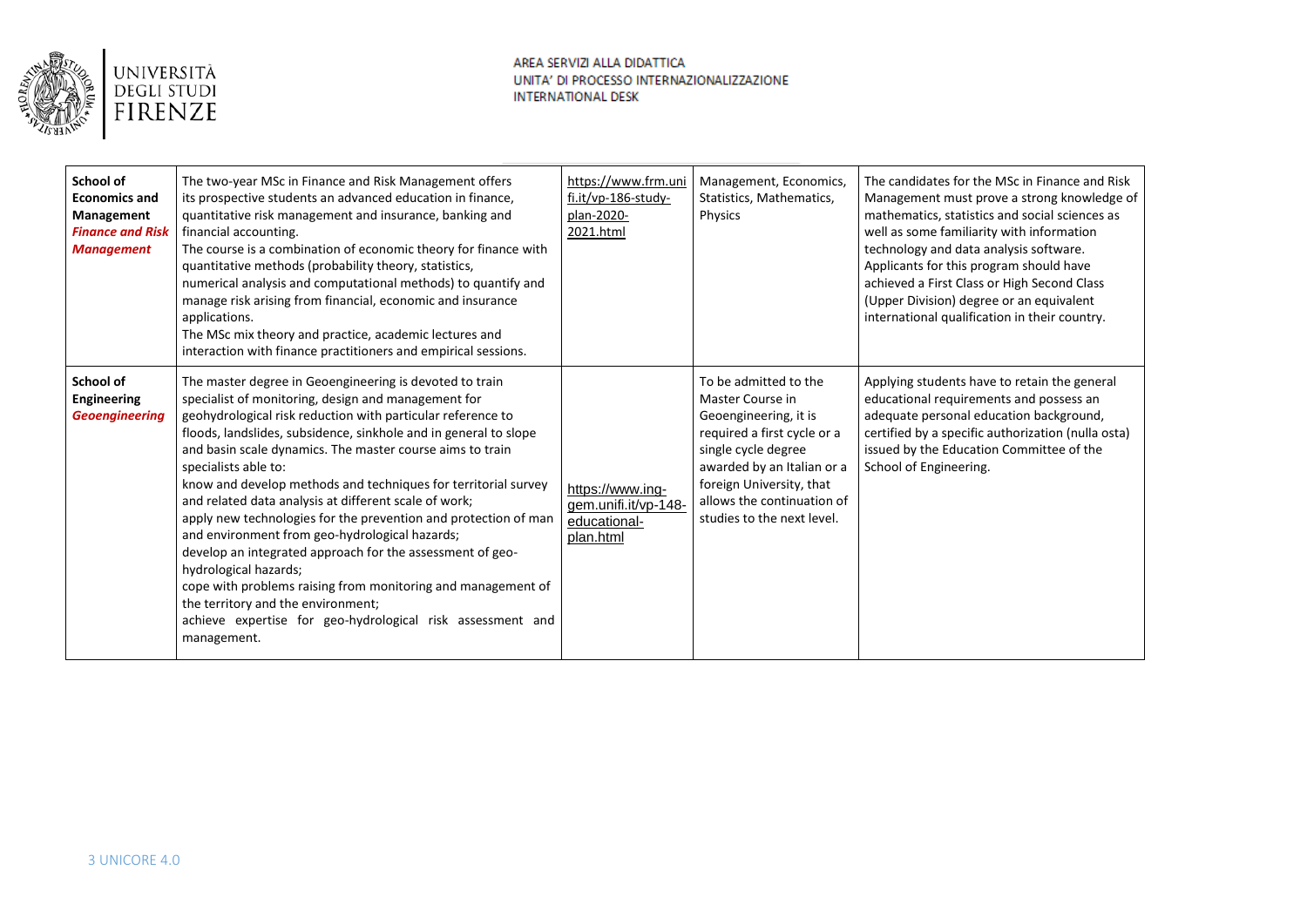

| School of<br><b>Humanities and</b><br><b>Education</b><br>Geography,             | The course trains highly qualified experts in territorial analysis<br>and spatial development and management able to operate in the<br>Italian and international labor market, and in particular in the<br>field of development cooperation.                                                                                                                                                                                                                                                                                                                                                                                                                                                                                                                                             | https://www.spatial<br>management.unifi.it<br>/upload/sub/Study<br>Plan English 2020- | Geography; Urban and<br>regional planning; Urban<br>design and landscape;<br>Environmental sciences; | Candidates must have acquired a First Cycle<br>Degree in Geography. Alternatively, they must<br>prove solid knowledge in at least one of the<br>following domains: urban and regional studies; |
|----------------------------------------------------------------------------------|------------------------------------------------------------------------------------------------------------------------------------------------------------------------------------------------------------------------------------------------------------------------------------------------------------------------------------------------------------------------------------------------------------------------------------------------------------------------------------------------------------------------------------------------------------------------------------------------------------------------------------------------------------------------------------------------------------------------------------------------------------------------------------------|---------------------------------------------------------------------------------------|------------------------------------------------------------------------------------------------------|------------------------------------------------------------------------------------------------------------------------------------------------------------------------------------------------|
| <b>Spatial</b>                                                                   | The specific objective of the master program is to provide                                                                                                                                                                                                                                                                                                                                                                                                                                                                                                                                                                                                                                                                                                                               | 2021.docx.pdf                                                                         | Social sciences for                                                                                  | environmental studies; GIS, surveying and                                                                                                                                                      |
| Management,<br><b>Heritage for</b><br><i><b>International</b></i><br>Cooperation | advanced theoretical and methodological skills to intervene on<br>the physical, economic, social and cultural processes which affect<br>the organization of the territory at different scales. Particular<br>attention is devoted to managing tangible and intangible cultural<br>heritage, integrated planning and projects for territorial<br>development, planning for sustainable tourism development,<br>GIS, Remote Sensing and Big Data.<br>The set of training activities is framed within an international<br>scientific and cultural vision with references to extra-European<br>areas. The course offers opportunities to interact with overseas<br>cooperation projects, as well as collaborative experiences with<br>agencies, local authorities and associations in Italy. |                                                                                       | cooperation and                                                                                      | mapping; social sciences; history.                                                                                                                                                             |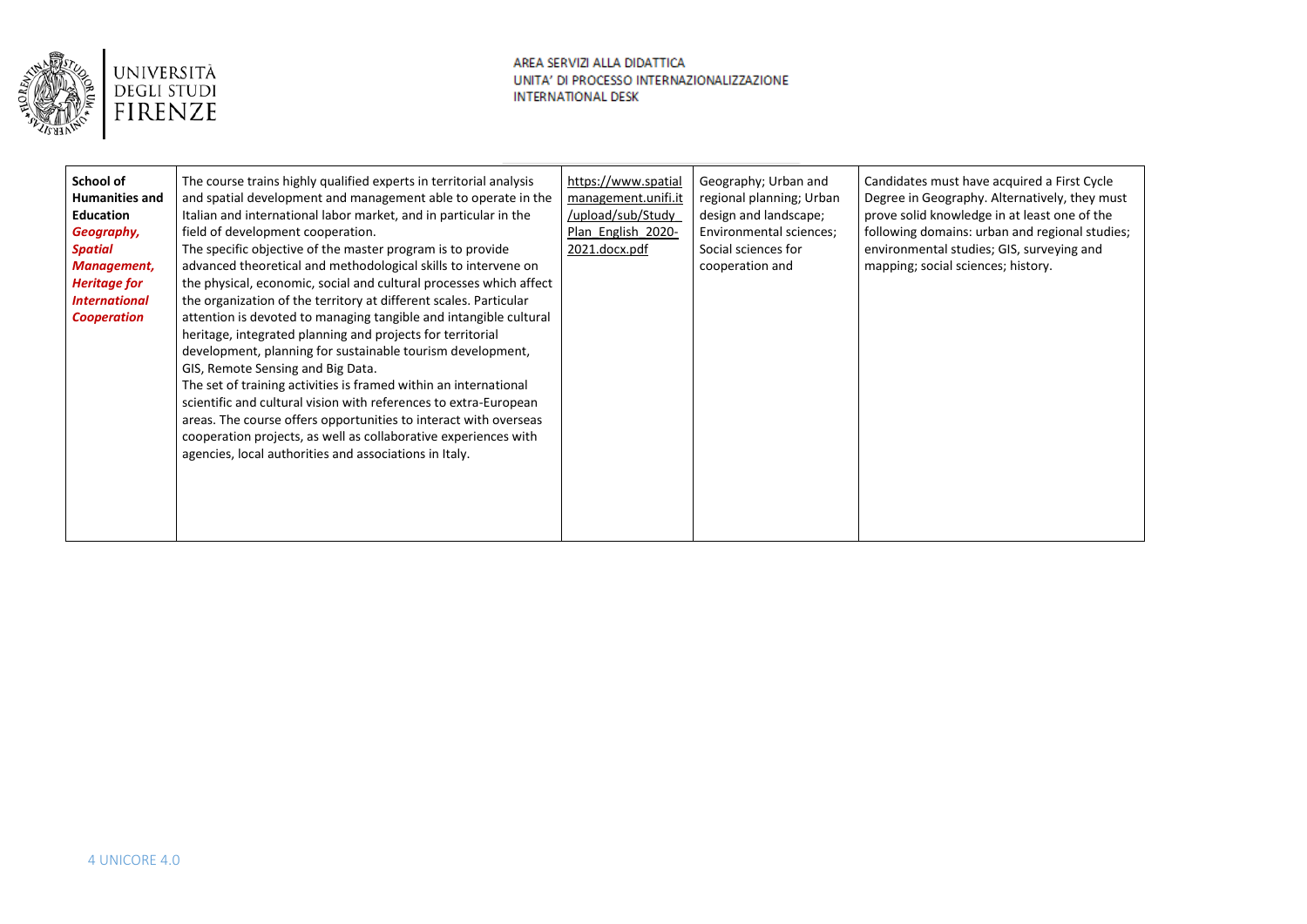

| School of               | The aim of this Master Degree is the training of Graduates in       | https://www.master    | Chemistry or related     | The bachelor shall include at least 7 exams in |
|-------------------------|---------------------------------------------------------------------|-----------------------|--------------------------|------------------------------------------------|
| Mathematical,           | Chemistry with high scientific and professional qualifications. The | -ams.unifi.it/vp-143- | degrees (industrial      | chemical subjects with practical activity in   |
| <b>Physical and</b>     | Master will offer the opportunity to acquire top level knowledge    | list-of-courses.html  | chemistry, biochemistry, | organic, inorganic, chemical physical and      |
| <b>Natural Sciences</b> | and experience in the design, synthesis and characterization of     |                       | chemistry of materials)  | analytical chemistry                           |
| <b>Advanced</b>         | complex systems and their applications in fundamental research      |                       |                          | As well, 3 exams in mathematics and/or physics |
| <b>Molecular</b>        | and in industrial activities. The training project is aimed at      |                       |                          | shall be included                              |
| <b>Sciences</b>         | overcoming the traditional dichotomy between the teachings of       |                       |                          |                                                |
|                         | chemistry of synthetic materials and chemistry of biological        |                       |                          |                                                |
|                         | molecules and to offer interdisciplinary skills.                    |                       |                          |                                                |
|                         | At the end of the Master course the Graduates will possess the      |                       |                          |                                                |
|                         | skills that derive from the two areas for the design and study of   |                       |                          |                                                |
|                         | the complex systems including materials, bio-pharmaceuticals,       |                       |                          |                                                |
|                         | probes and theragnostic of the next generation.                     |                       |                          |                                                |
|                         | The molecular vision will bring about the development of new        |                       |                          |                                                |
|                         | products and the precise control of their properties, providing     |                       |                          |                                                |
|                         |                                                                     |                       |                          |                                                |
|                         | effective and sustainable responses to the needs of the society in  |                       |                          |                                                |
|                         | terms of new therapeutic approaches, new materials, new             |                       |                          |                                                |
|                         | processes and new analytical methods.                               |                       |                          |                                                |
|                         |                                                                     |                       |                          |                                                |
|                         |                                                                     |                       |                          |                                                |
|                         |                                                                     |                       |                          |                                                |
|                         |                                                                     |                       |                          |                                                |
|                         |                                                                     |                       |                          |                                                |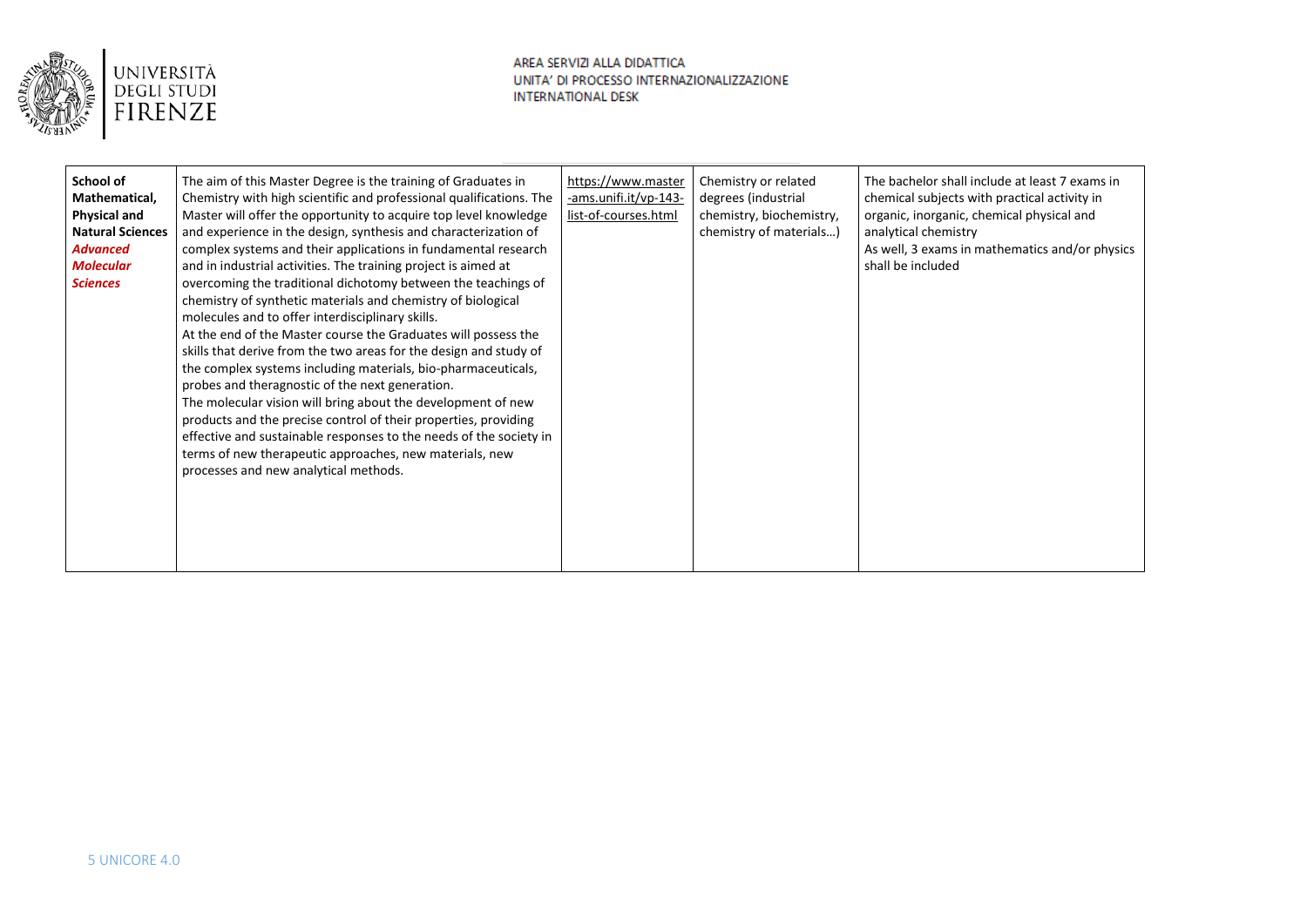

| https://www.inform<br>School of<br>The M.Sc. Degree in Computer Science is structured in two<br>Minimum number of compulsory exams in<br>First Cycle or Bachelor Deg<br>Mathematical,<br>different curricula, one of which is taught in English<br>preparatory disciplinary areas, required for<br>aticamagistrale.unifi.<br>ree in an appropriate subj<br>The Curriculum Resilient and Secure Cyber-Physical Systems<br>it/vp-235-ay-2021-<br>enrollment in each Second Cycle Degree<br><b>Physical and</b><br>ect, listed below<br><b>Natural Sciences</b><br>merges computer science and engineering notions for the<br>2022.html<br>Computer science,<br>Program<br>definition, design, assessment and certification of all those kinds<br>The applicant must have passed at least 4<br><b>Computer</b><br>computer<br>of systems that comprise a cyber and a physical part, as for the<br>engineering, Mathematics,<br>exams in computer science/engineering<br><b>Science</b><br>example the Internet of Things (IoT) or Critical Infrastructures.<br><b>Curriculum:</b><br>Electronic or<br>subjects and at least 4 exams in mathematics,<br><b>Resilient and</b><br>Realizing cyber-physical systems is challenging and requires<br>communication<br>physics or statistics disciplines.<br><b>Secure Cyber</b><br>multidisciplinary knowledge ranging from distributed systems to<br>engineering, physics.<br>sensor networks, from software engineering to artificial<br><b>Physical Systems</b><br>The applicant must:<br>Bachelor's Degree (or<br>- have achieved a final score in the Bachelor's<br>intelligence. In addition, to enhance the resilience and security of<br>cyber-physical systems, verification and certification<br>equivalent qualification) in<br>Degree (or equivalent qualification) equal to or<br>methodologies and tools are required so to ensure system<br>greater than 75% of the maximum score;<br>an appropriate subject,<br>survival in case of random anomalies, deliberate attacks, and in<br>e.g. Computer science,<br>- have passed at least 4 exams in computer<br>science/engineering subjects and at least 4<br>general unexpected critical events.<br>Computer engineering,<br>Mathematics, Electronic<br>exams in mathematics, physics, or statistics<br>or communication<br>disciplines;<br>- have a B2 (or higher) European level English<br>engineering, Physics, and<br>background knowledge on<br>proficiency certification, or reside in a country<br>algorithms, computer<br>where English is the official language, or have<br>previously completed a first-level degree course<br>architectures, operating<br>(or equivalent) held entirely in English.<br>systems, programming<br>languages and<br>methodologies, databases,<br>networks, as well as basics<br>on mathematics, |                     |  |  |  |
|----------------------------------------------------------------------------------------------------------------------------------------------------------------------------------------------------------------------------------------------------------------------------------------------------------------------------------------------------------------------------------------------------------------------------------------------------------------------------------------------------------------------------------------------------------------------------------------------------------------------------------------------------------------------------------------------------------------------------------------------------------------------------------------------------------------------------------------------------------------------------------------------------------------------------------------------------------------------------------------------------------------------------------------------------------------------------------------------------------------------------------------------------------------------------------------------------------------------------------------------------------------------------------------------------------------------------------------------------------------------------------------------------------------------------------------------------------------------------------------------------------------------------------------------------------------------------------------------------------------------------------------------------------------------------------------------------------------------------------------------------------------------------------------------------------------------------------------------------------------------------------------------------------------------------------------------------------------------------------------------------------------------------------------------------------------------------------------------------------------------------------------------------------------------------------------------------------------------------------------------------------------------------------------------------------------------------------------------------------------------------------------------------------------------------------------------------------------------------------------------------------------------------------------------------------------------------------------------------------------------------------------------------------------------------------------------------------------------------------------------------------------------------------------------------------------------------------------------|---------------------|--|--|--|
| probability, and statistics.                                                                                                                                                                                                                                                                                                                                                                                                                                                                                                                                                                                                                                                                                                                                                                                                                                                                                                                                                                                                                                                                                                                                                                                                                                                                                                                                                                                                                                                                                                                                                                                                                                                                                                                                                                                                                                                                                                                                                                                                                                                                                                                                                                                                                                                                                                                                                                                                                                                                                                                                                                                                                                                                                                                                                                                                                 | numerical analysis, |  |  |  |